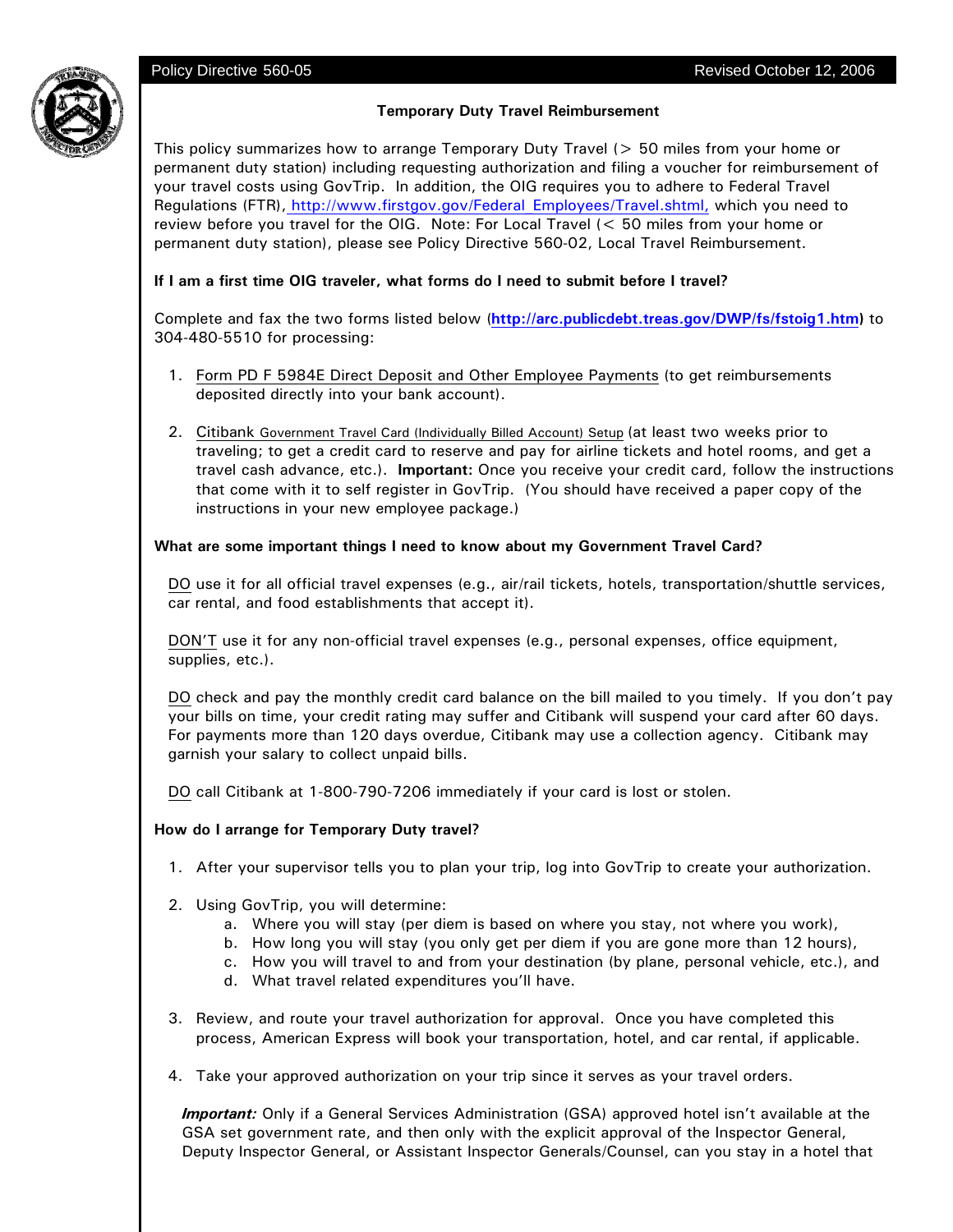exceeds the GSA set government rate. Also, you need to plan on traveling the most timely, direct and efficient route, unless your supervisor authorizes otherwise.

### **How do I make travel reservations?**

Once you have completed your travel authorization in GovTrip, American Express will make all the necessary reservations, except you may contact Amtrak yourself to reserve/purchase rail tickets directly.

### **Which type of airline flight must I select?**

Unless you meet FTR exceptions, you need to use one of two types of GSA City Pair tickets:

- 1. GSA City Pair w/Capacity Limits (Highlighted in Yellow). (Discounted government contracted fares at a discounted price; fully refundable and no penalty fees for cancellations or changes.)
- 2. GSA City Pair (Highlighted in Green). (Standard government contracted fares at a discounted price; fully refundable and no penalty fees for cancellations or changes.)

If you meet an FTR exception, your supervisor may allow you to select a "Me Too Fare" (Not highlighted). (These non-government contracted fares may not be refundable and may carry penalty fees for cancellations or changes. To select one of these, you will need to provide a justification in the authorization before electronically signing the request.)

### **Can I get trained in GovTrip?**

Yes, at http://arc.publicdebt.treas.gov/DWP/fs/fstoig1.htm under the GovTrip tab.

### **What do we pay for Travel Management Center (TMC) – American Express – services?**

For each authorization, American Express will charge the OIG a small fee (charged to and reimbursed to your government travel card directly) ranging from \$12.50 to \$50.00 depending on the whether or not an agent assisted (with \$12.50 charged when you do it all yourself online and with >\$35.00 charged when an agent helps over the phone or by email).

#### **What if I need to make reservations for other employees?**

Log in to GovTrip and select tab "Official Travel – Others" then select "Create Authorizations/Orders." Search the system and select the traveler by name.

#### **What transportation expenses are typically allowed?**

- Air, rail, and bus
- Rental car
- Taxi, shuttle bus service, subway, ferry
- Mileage allowance for personal vehicles
- Tolls and parking fees

#### **What miscellaneous expenses are typically allowed?**

- Automated Teller Machine (ATM) access and service Fees
- Hotel telephone line access fees when using a Government telephone card
- American Express service/transaction Fees
- Gasoline for rental cars
- Additional 25 percent over government rate to stay in a conference hotel guest room
- Hotel taxes, energy surcharges and lodging resort fees (when optional or not waived)
- Laundry at your travel location (after four consecutive nights)